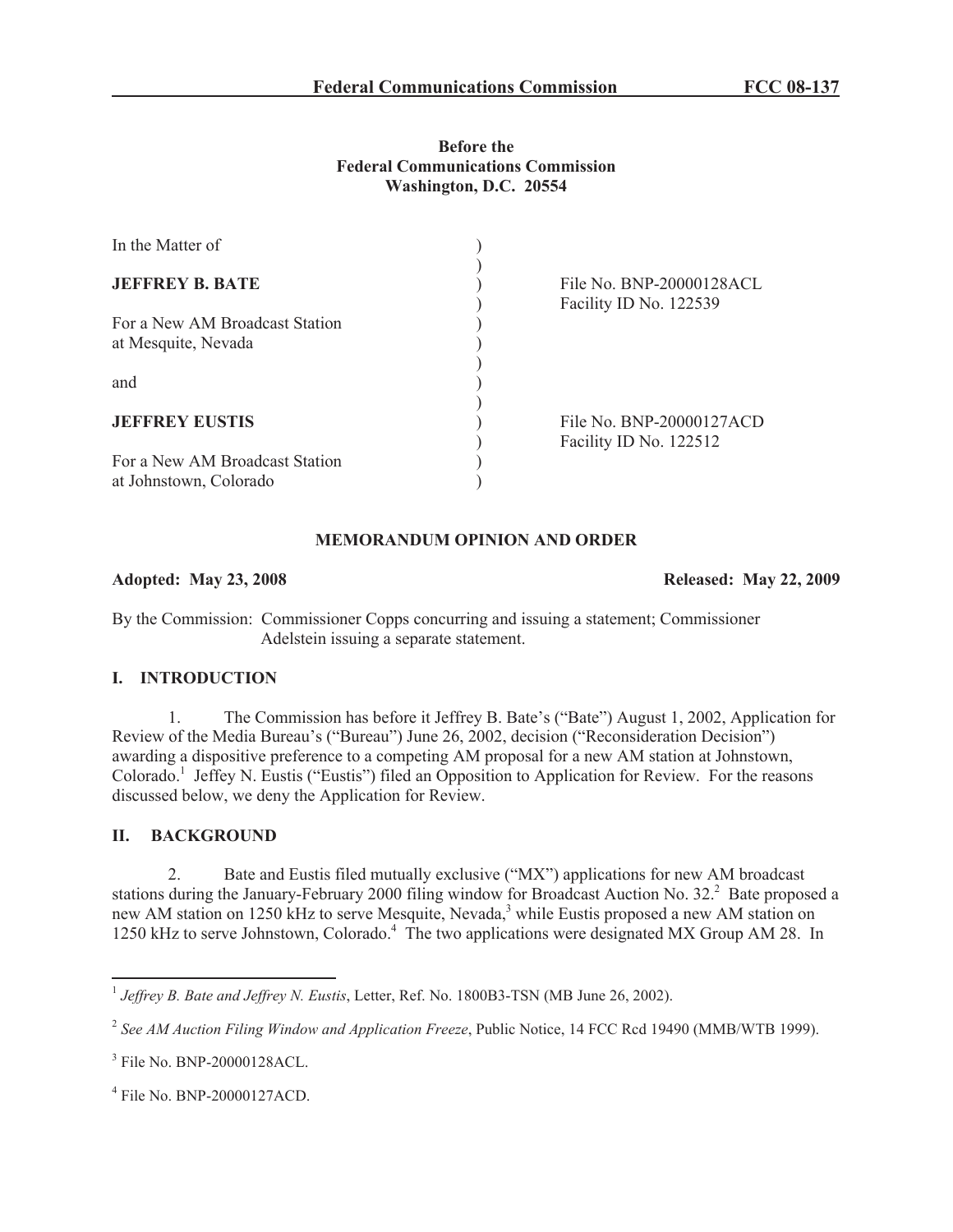accord with the Commission's *First Report and Order* implementing broadcast auctions,<sup>5</sup> the Bureau requested amendments to the parties' applications, containing supplemental information relating to the fair, efficient, and equitable distribution of radio service under Section 307(b) of the Communications Act of 1934, as amended ("Section 307(b)").<sup>6</sup> After both Bate and Eustis filed Section 307(b) amendments, the Bureau made the required threshold determination under Section 307(b), using the Commission's established priorities for such determinations.<sup>7</sup> Neither Bate nor Eustis proposes either first or second aural service, nor do they propose first local transmission service to their respective communities. Therefore, the staff utilized Priority (4) of the *FM Assignment Policies*, other public interest matters. Initially, the Bureau found that neither applicant was entitled to a dispositive Section 307(b) preference, and both were directed to proceed to auction.<sup>8</sup>

3. By letter dated October 22, 2001, the Bureau sent a second request for Section 307(b) amendments to the parties' applications.<sup>9</sup> In the October Section 307(b) Request, the Bureau offered both applicants in MX Group AM 28 the opportunity to submit either a new Section 307(b) amendment or, at their option, a letter stating their desire to rely on a previously filed amendment.<sup>10</sup> Both parties timely submitted new Section 307(b) showings. Based upon the applicants' new amendments, the staff determined that the Eustis proposal would serve a significantly larger number of persons, and therefore was entitled to a dispositive Section 307(b) preference.<sup>11</sup> The Bureau denied reconsideration in the Reconsideration Decision.<sup>12</sup>

7 *See Revision of FM Assignment Policies and Procedures,* Second Report and Order, 90 F.C.C.2d 88 (1982) ("*FM Assignment Policies*"). The FM allotment priorities are as follows: (1) First fulltime aural service, (2) Second fulltime aural service, (3) First local service, and (4) Other public interest matters. Co-equal weight is given to Priorities (2) and (3). The FM allotment priorities were first applied to Section 307(b) determinations in mutually exclusive AM applications in *Alessandro Broadcasting Co.,* Decision, 99 F.C.C.2d 1 (Rev. Bd. 1984), *aff'd sub nom*, *New Radio Corp. v. F.C.C.*, 804 F.2d 756 (D.C. Cir. 1986), *review denied*, 2 FCC Rcd 112 (1987). The Bureau specifically stated that the priorities set forth in *FM Assignment Policies* would be applied in AM Auction No. 32. *Mutually Exclusive Public Notice*, 15 FCC Rcd at 20451.

8 *See Jeffrey B. Bate and Jeffrey N. Eustis*, Letter, Ref. No. 1800B3-JWR (MMB June 22, 2001).

9 *Jeffrey B. Bate and Jeffrey N. Eustis*, Letter, Ref. No. 1800B3-TSN (MMB October 22, 2001) ("October Section 307(b) Request"). The October Section 307(b) Request bore OMB Control No. 3060-0996.

<sup>10</sup> October Section 307(b) Request at 2-3.

<sup>11</sup> *See Dan Alpert, Esq. and Christopher D. Imlay, Esq.*, Letter, Ref. No. 1800B3-JWR (MMB Apr. 10, 2002). Eustis subsequently filed a complete Form 301 application on April 26, 2002, File No. BNP-20020426AAF.

<sup>5</sup> *Implementation of Section 309(j) of the Communications Act-Competitive Bidding for Commercial Broadcast and Instructional Television Fixed Services Licenses*, First Report and Order, 13 FCC Rcd 15920 (1998) ("*Broadcast First Report and Order*"), *recon denied*, 14 FCC Rcd 8724, *modified*, 14 FCC Rcd 12541 (1999).

<sup>6</sup> 47 U.S.C. § 307(b). *See AM Auction No. 32 Mutually Exclusive Applicants Subject to Auction*, Public Notice, 15 FCC Rcd 20449 (MMB/WTB) ("*Mutually Exclusive Public Notice*"), as extended by *AM Auction No. 32 Mutually Exclusive Applicants – Settlement Period and Section 307(b) Filing Period Extended to February 28, 2001*, Public Notice, 15 FCC Rcd 24644 (MMB/WTB 2000). *See also Broadcast First Report and Order*, 13 FCC Rcd at 15964- 65 (mandating threshold Section 307(b) analysis of mutually exclusive AM auction applications).

<sup>12</sup> *See supra* note 1.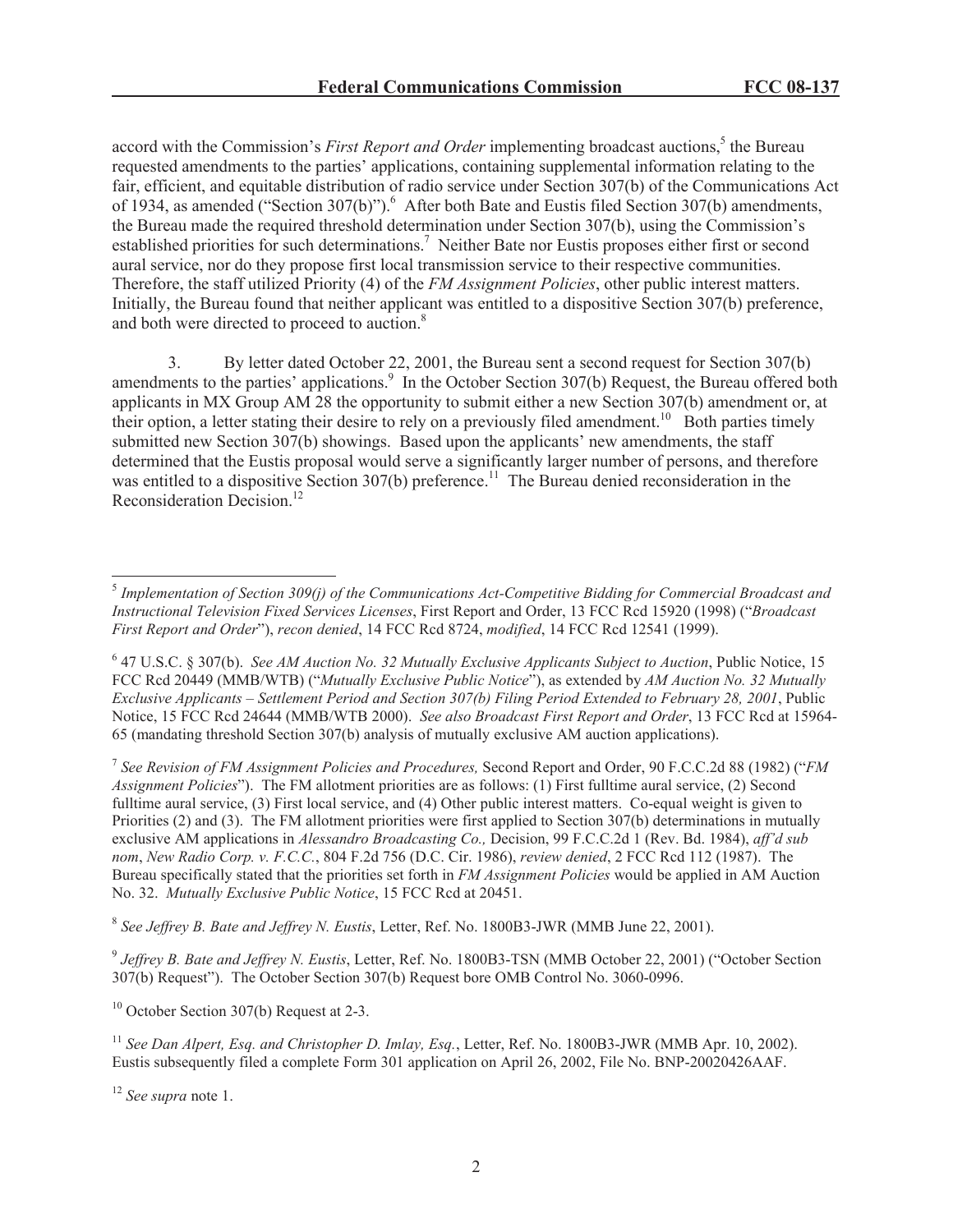## **III. DISCUSSION**

4. *Section 307(b)*. In his Application for Review, Bate contends that the staff action was not in accord with Commission precedent in that it did not focus on the respective needs of Mesquite and Johnstown for additional service. Specifically, Bate argues that we must consider not only the population that will receive service, but various other factors as well. In this regard, Bate states that Mesquite has a larger population than Johnstown (9,389 compared to 3,827 persons according to the 2000 U.S. Census) and a faster growth rate based on a comparison of the 1990 and 2000 U.S. Censuses. Bate also claims that Johnstown receives a total of 37 aural services, because of its close proximity to Fort Collins and Denver. Mesquite, according to Bate, is served by only 15 reception services. After arguing that Johnstown is practically geographically non-existent as a community, comprising only 0.43 square miles, Bate concludes that Mesquite is significantly larger and more developed than Johnstown, and thus has a greater need for an additional aural broadcast service.

5. We deny the Application for Review, finding the Bureau did not err in concluding the Eustis application is entitled to a dispositive Section 307(b) preference. We uphold the Reconsideration Decision based upon the fact that the Eustis proposal will serve a substantially larger number of persons. Specifically, the Eustis proposal will serve 59,557 persons within the 2 mV/m contour and 211,443 persons within the 0.5 mV/m contour. In comparison, the Bate proposal will serve 9,394 persons within the 2 mV/m contour and 55,001 persons within the 0.5 mV/m contour. The difference in the respective nighttime interference-free contours also is decisionally significant. The Eustis proposal for Johnstown will serve 4,895 within the 14.4 mV/m contour while the Bate proposal would serve 2,734 persons within the 9.2 mV/m contour.

6. The Bureau correctly considered the respective needs of Johnstown and Mesquite for additional service. Both Johnstown and Mesquite receive abundant service.<sup>13</sup> Because both communities are well served, Bate's contention regarding the putative difference in the number of reception services does not override the significant difference in the number of persons who will receive new service.<sup>14</sup> Bate cites no authority wherein a dispositive Section 307(b) preference was awarded based solely on a disparity in the number of aural services between already well-served communities. Bate does cite *Faribault, Blooming Prairie, Northfield and New Prague, Minnesota*, <sup>15</sup> a Bureau-level decision in which the staff determined that a more populous community with fewer local transmission services and fewer reception services should receive a Priority (4) preference over a less-populous, better-served community. However, while Johnstown has a smaller population than Mesquite and receives more aural services, Mesquite has more local transmission services than Johnstown. Specifically, Johnstown's only local transmission service is KHNC(AM), while Mesquite has three licensed FM stations: commercial station KVEG(FM), and noncommercial educational FM stations KEKL(FM) and KAIZ(FM).<sup>16</sup> Thus, even if

<sup>&</sup>lt;sup>13</sup> We consider five or more services to be "abundant." *Family Broadcasting Group*, Decision, 53 R.R.2d 662 (Rev. Bd. 1983)*, review denied,* FCC 83-559 (Nov. 29, 1983); *see also Bay City, Brenham, Cameron, Centerville, Edna, Ganado, Giddings, Harker Heights, LaGrange, Matagorda, New Ulm, Point Comfort, Rollingwood, Rosenberg, and Seadrift, Texas,* Memorandum Opinion and Order, 10 FCC Rcd 3337 (1995).

<sup>14</sup> *See*, *e.g.*, *Greenup, Kentucky and Athens, Ohio*, Memorandum Opinion and Order, 6 FCC Rcd 1493 (1991) ("*Greenup*") (population advantage presumptively best serves public interest).

<sup>15</sup> Memorandum Opinion and Order, 7 FCC Rcd 3937, 3939 (MMB 1992) ("*Faribault*").

<sup>&</sup>lt;sup>16</sup> At the time Bate filed his Application for Review, KEKL(FM) had just received a construction permit, and KAIZ(FM)'s application for construction permit was pending. KEKL(FM) was licensed on November 9, 2005, and KAIZ(FM) received its license on March 7, 2006.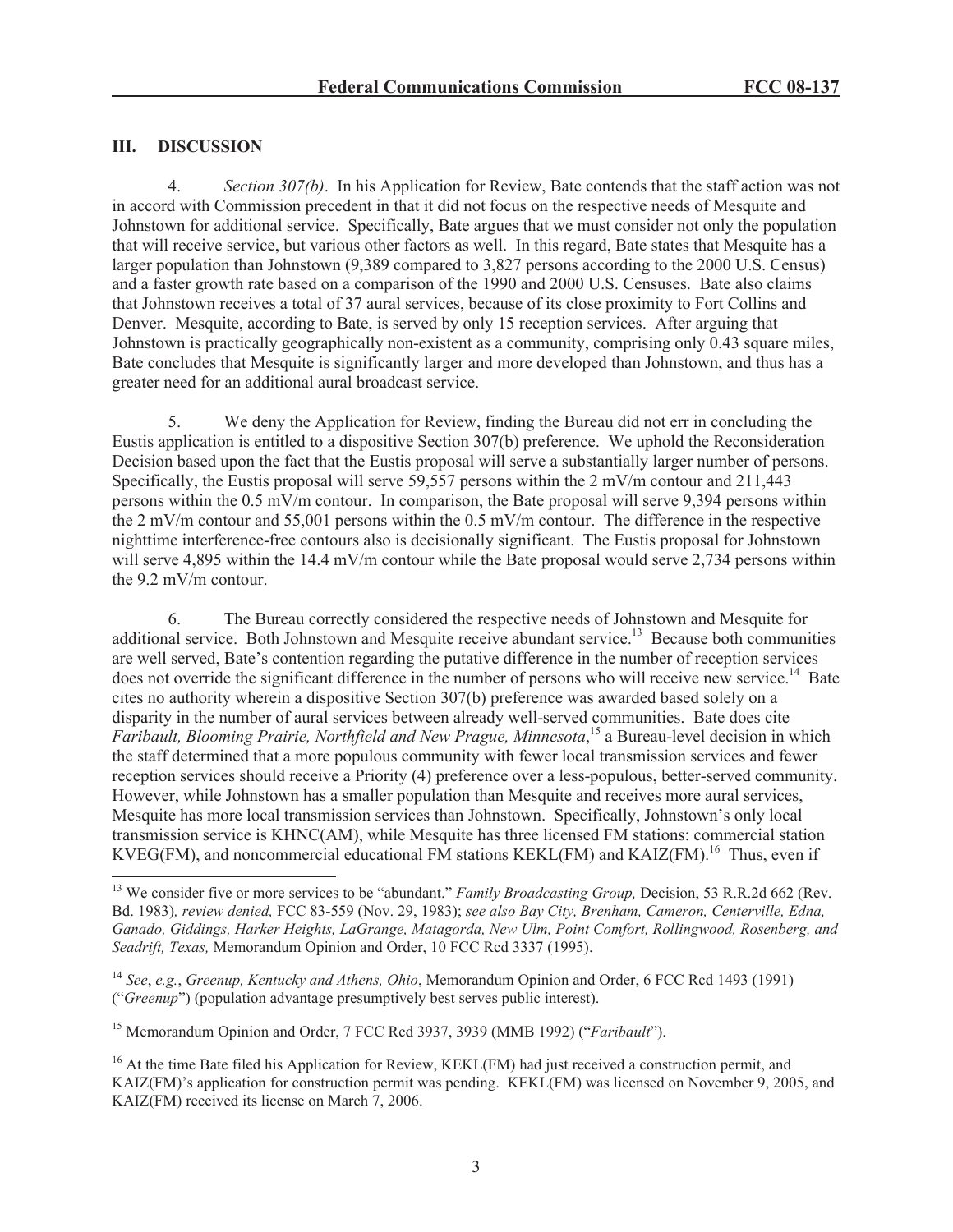*Faribault* were binding authority for the proposition that a more populous community, with fewer transmission and reception services than a less populous one, merits a dispositive Section 307(b) preference, the facts here are distinguishable from those in *Faribault*.

7. Further, the Commission directed the Bureau in broadcast auction cases to perform a "traditional Section 307(b) analysis,"<sup>17</sup> which includes Priority  $(4)$ .<sup>18</sup> The Commission has concluded that it is appropriate in certain cases to use simple net differences in the number of persons newly served by each proposal when comparing proposals under Priority (4).<sup>19</sup> Moreover, Bate concedes that "the Commission has long recognized the need for a flexible approach to allotment proceedings where circumstances warrant.<sup>220</sup> In requesting the Section 307(b) information it did,<sup>21</sup> the Bureau offered applicants maximum flexibility to advance their applications based upon each applicant's individual circumstances. In this case, the Bureau found the differences in population to be served were so significant (at least a threefold difference in daytime service) as to dictate a dispositive Section 307(b) preference for Eustis. Given the facts of this case, we cannot conclude that the Bureau erred in resolving the Section 307(b) issue based on population coverage disparities.

8. *Mutual Exclusivity*. In his Application for Review, Bate cites Eustis's earlier argument questioning whether the Johnstown and Eustis proposals were mutually exclusive. Bate characterizes this as "a legitimate question [that] remains pending in this proceeding."<sup>22</sup> We disagree. The Bureau rejected Eustis's argument in a decision dated March 1, 2001.<sup>23</sup> Neither Eustis nor Bate filed a timely Petition for Reconsideration or Application for Review of this decision. Bate may not now resurrect this issue in an

<sup>19</sup> *Greenup*, *supra* note 14. Additionally, while *Greenup* provided a methodology for mitigating or outweighing a population advantage, 6 FCC Rcd at 1495, Bate did not provide information sufficient to apply the *Greenup* analysis.

 $20$  Application for Review at 4.

<sup>17</sup> *Broadcast First Report and Order*, 13 FCC Rcd at 15965.

 $18$  Although Bate concedes that this case does not involve a comparison under Priority (3), first local transmission service, he nonetheless begins his analysis by pointing out that Mesquite has a larger population than Johnstown. Application for Review at 5. However, the relative sizes of communities is dispositive only when comparing proposals to provide first local transmission service to those communities. *See*, *e.g.*, *Blanchard, Louisiana and Stephens, Arkansas*, Memorandum Opinion and Order, 10 FCC Rcd 9828 (1995); *Cornwall Broadcasting Corp.*, Decision, 89 F.C.C.2d 704 (Rev. Bd. 1982).

<sup>21</sup> In both the *Mutually Exclusive Public Notice* and the October Section 307(b) Request, the Bureau requested the following information from all applicants: "(1) the area and population within the proposed 2 mV/m and 0.5 mV/m contours; (2) the number of stations licensed to the proposed community of license; (3) the number of stations providing protected service to the proposed community of license; (4) the population (according to the latest Census data) of the proposed community of license; (5) a description of the civic, cultural, religious, social and commercial attributes of the proposed community of license; and (6) any other information deemed relevant." *Mutually Exclusive Public Notice*, 15 FCC Rcd at 20451; October Section 307(b) Request at 2. This list, however, was not meant to be exhaustive, but rather illustrative of information considered relevant in various Section 307(b) analyses. Moreover, the relative importance of these factors will vary depending upon the proposal.

 $22$  Application for Review at 8.

<sup>23</sup> *Christopher D. Imlay, Esq.*, Letter, 16 FCC Rcd 4832 (MMB 2001).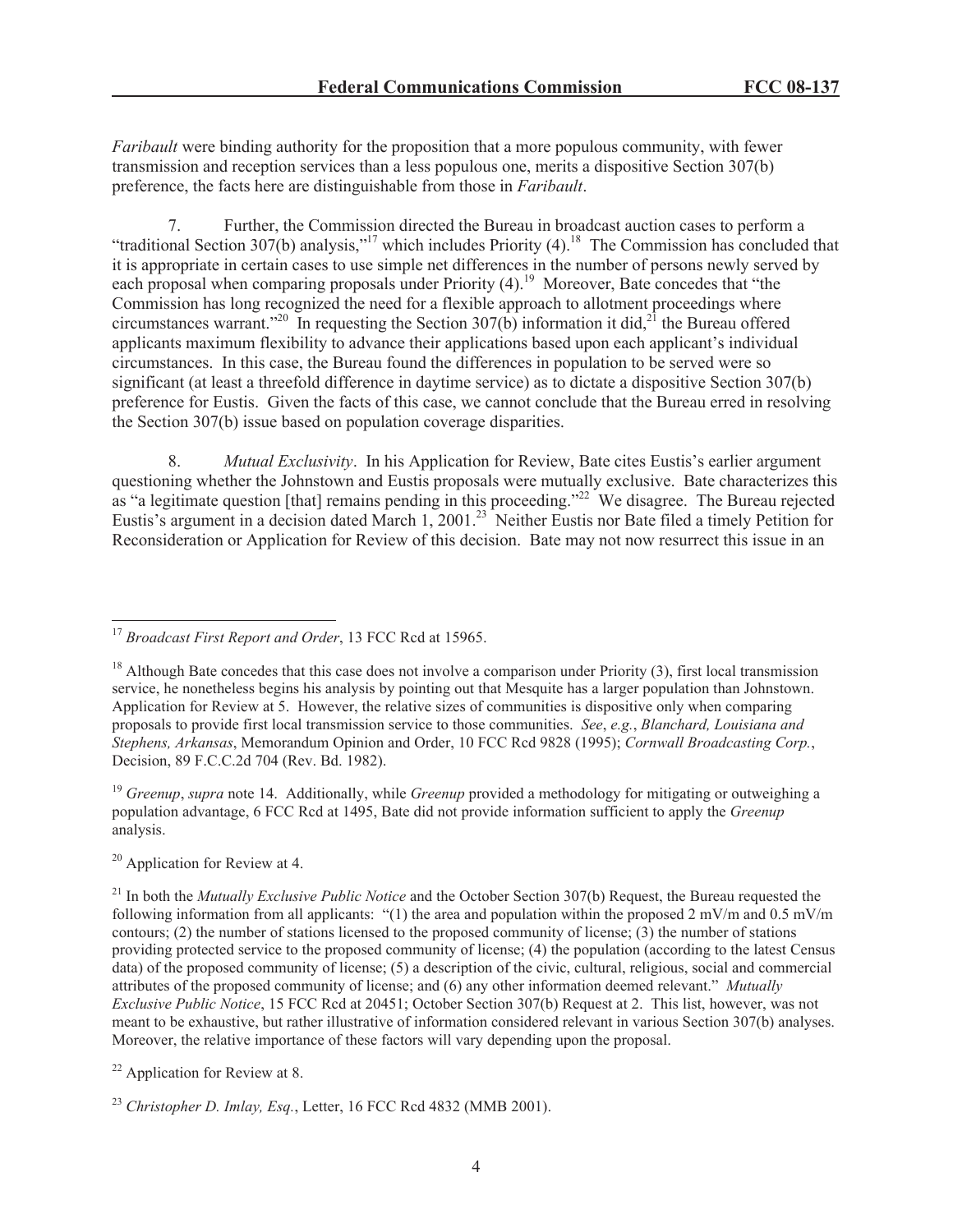untimely manner.<sup>24</sup> In any event, we have already rejected a similar argument regarding the proper application of the AM interference standards in determining mutual exclusivity among window-filed AM applications. $^{25}$ 

# **IV. CONCLUSION**

9. For the foregoing reasons, Jeffrey B. Bate's August 1, 2002, Application for Review IS DENIED.

#### FEDERAL COMMUNICATIONS COMMISSION

Marlene H. Dortch Secretary

<sup>&</sup>lt;sup>24</sup> See 47 C.F.R. §§ 1.106(f) (petition for reconsideration and any supplement thereto shall be filed within 30 days from the date of public notice of the final Commission action), 1.115(d) (application for review of action taken pursuant to delegated authority shall be filed within 30 days of public notice of such action).

<sup>25</sup> *See Nelson Enterprises, Inc.*, Memorandum Opinion and Order, 18 FCC Rcd 3414 (2003).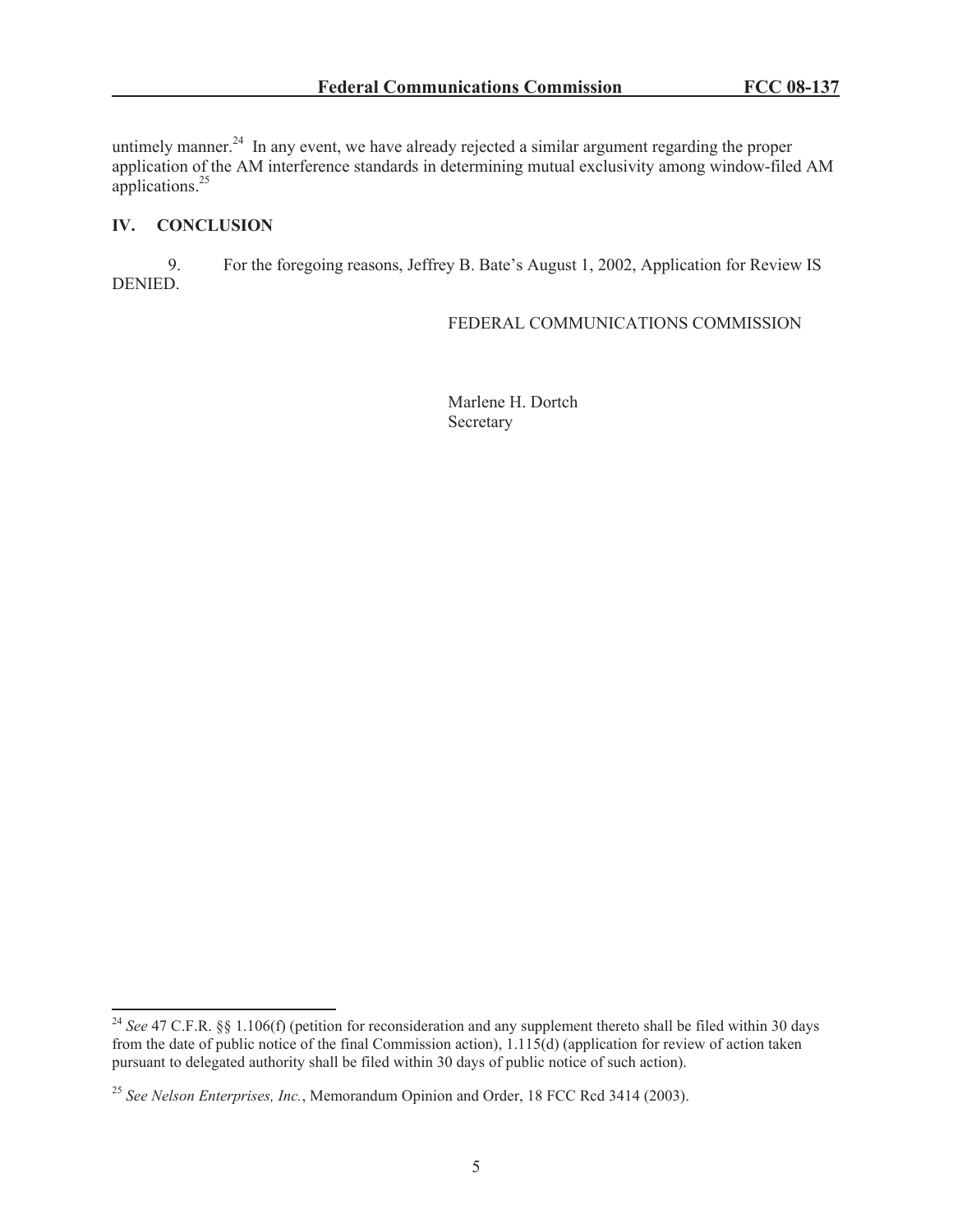#### **CONCURRING STATEMENT OF COMMISSIONER MICHAEL J. COPPS**

Re: *Applications of Jeffrey B. Bate for a New AM Broadcast Station at Mesquite, Nevada and Jeffrey Eustis for a New AM Broadcast Station at Johnstown, Colorado, File Nos. BNP-20000128ACL and BNP-20000127ACD; and Applications of Jeffrey B. Bate for a New AM Broadcast Station at St. George, Utah and Andrew Johnson for a New AM Broadcast Station at Winchester, Nevada, File Nos. BNP -20000128ACK and BNP-20000201ADP*

You'll never hear a bad word about localism. Everyone claims to want it. Everyone recognizes that it is one of the core values of our broadcasting system, woven into the very DNA of the Communications Act. Even broadcasters do not dispute the obligation to serve their local communities although they assert that additional government regulation is unnecessary because localism is their ace-inthe-hole against services like satellite radio and the Internet.

For something as universally acclaimed as localism, the question is why don't we have more of it? Why do we see more national play lists, outsourced news, and homogenized entertainment? The answer is perhaps not surprising: follow the money or, more accurately, the stock price. Some big media companies—and I stress the word *some*—believe that doing those things can improve their bottom line and thereby impress Wall Street. Unfortunately, over the past quarter century, the FCC has given the green light to such business plans by loosening its structural ownership rules and failing to hold broadcasters accountable for serving their local communities during license renewal.

But that is far from the end of the FCC's complicity. Consolidation and cost-cutting are one way for broadcasters to try to impress Wall Street. Another is to maximize the size of the potential audience they can sell to advertisers. That has led many broadcasters to try to move as close to urban areas as the FCC will allow—even if the stations are ostensibly licensed to serve a more rural community. Too often, the FCC has willingly enabled such urban migration to an excessive degree. While standing alone these actions may seem relatively minor, over time they have taken a real toll.

These particular cases deal with the allotment process for new AM radio licenses. To effectuate our statutory obligation "to provide a fair, efficient, and equitable distribution of radio licenses," the Commission applies a series of priorities to determine whether a dispositive preference should be awarded to one proposal over another. If no dispositive preference is awarded, the mutually exclusive applications proceed to auction. As it happens, very few mutually exclusive AM station applications have proceeded to auction since the Commission began using these procedures for AM stations in 2000. The Commission generally manages to avoid an auction by awarding a dispositive preference—typically under the catch-all priority for "other public interest matters."

Here's where the Commission stacks the deck in favor of urban applicants. It awards a dispositive preference to the applicant that proposes to serve the greatest number of people. In these cases, the applicant for Johnstown, CO wins over the applicant for Mesquite, NV because Johnstown is located near the urban areas of Fort Collins and Denver. Similarly, the applicant for Winchester, NV wins over an applicant for St. George, UT because Winchester is part of the Las Vegas metropolitan area and thus serves more people than the St. George proposal.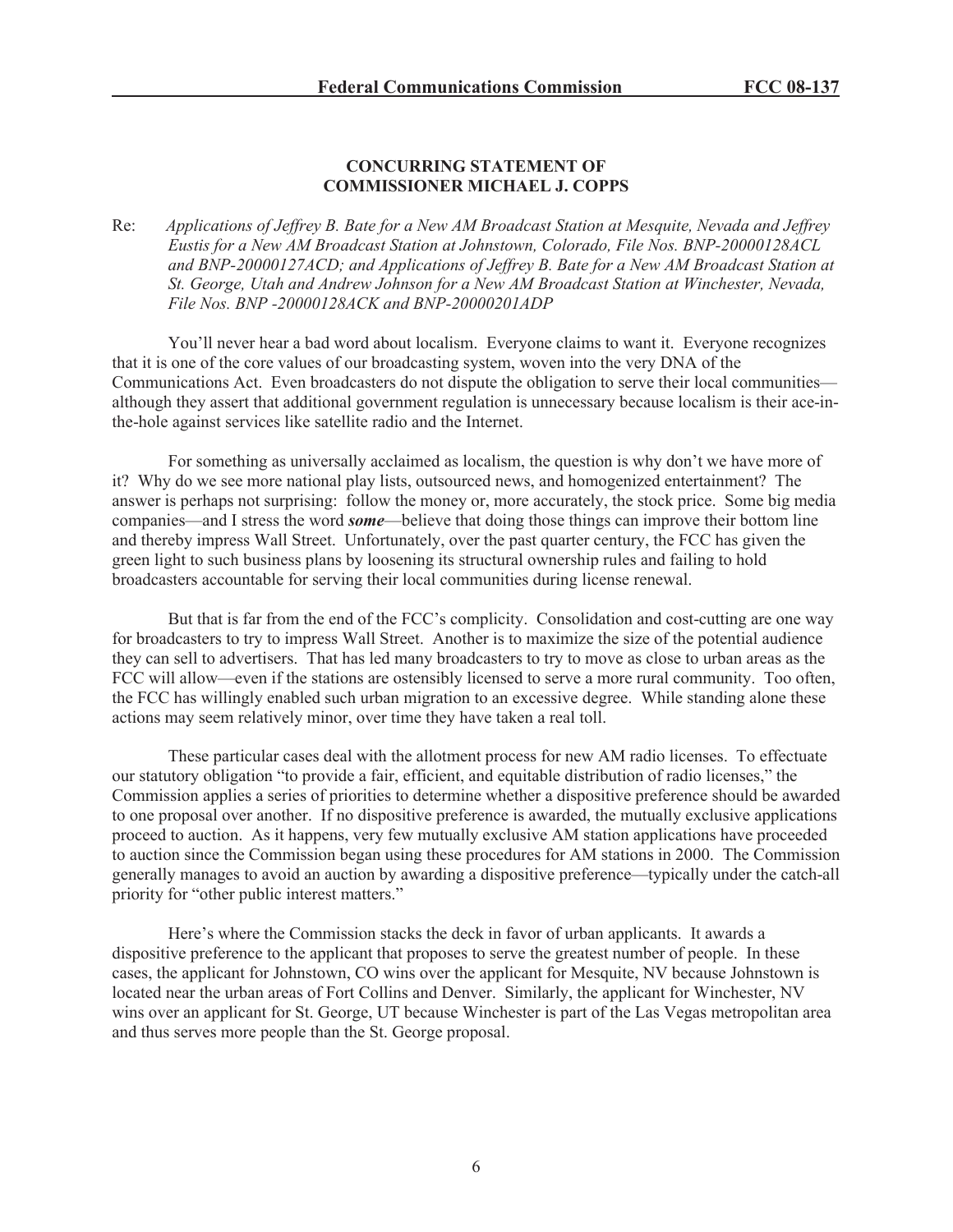The bottom line is that urban markets win over rural markets almost every time.<sup>1</sup> The rural applicant never even gets the chance to bid at auction because the urban applicant is awarded a dispositive preference. This approach is contrary to the Commission's obligation under Section 307(b) to distribute broadcast licenses equitably among the states and local communities, as well as Congress' policy judgment that mutually exclusive broadcast applications generally be resolved by auction.

The good news is that relief could be on the way. I am pleased that my colleagues recently joined with me to adopt the Rural Radio Service Notice of Proposed Rulemaking.<sup>2</sup> This proceeding will enable us to undertake a long overdue examination of our radio allotment and assignment criteria. I hope this review will move forward quickly. It's time to end the localism bait-and-switch and make sure that our rules match our rhetoric.

<sup>&</sup>lt;sup>1</sup> There is a potential preference for very rural communities that currently receive the signals of four or fewer radio stations (regardless of the communities those stations are licensed to). Communities that receive five or more radio services are considered "abundantly served." Thus, for allotment purposes, the Commission does not distinguish between a community that receives five stations and a community that receives fifty. That is in sharp contrast to the factor of population served, discussed above, where the Commission favors applicants that propose to serve more people, even where the differences are relatively small.

<sup>2</sup> *Policies to Promote Rural Radio Service and Streamline Allotment and Assignment Procedures*, Notice of Proposed Rule Making, FCC 09-30, (*rel*. Apr. 20, 2009).